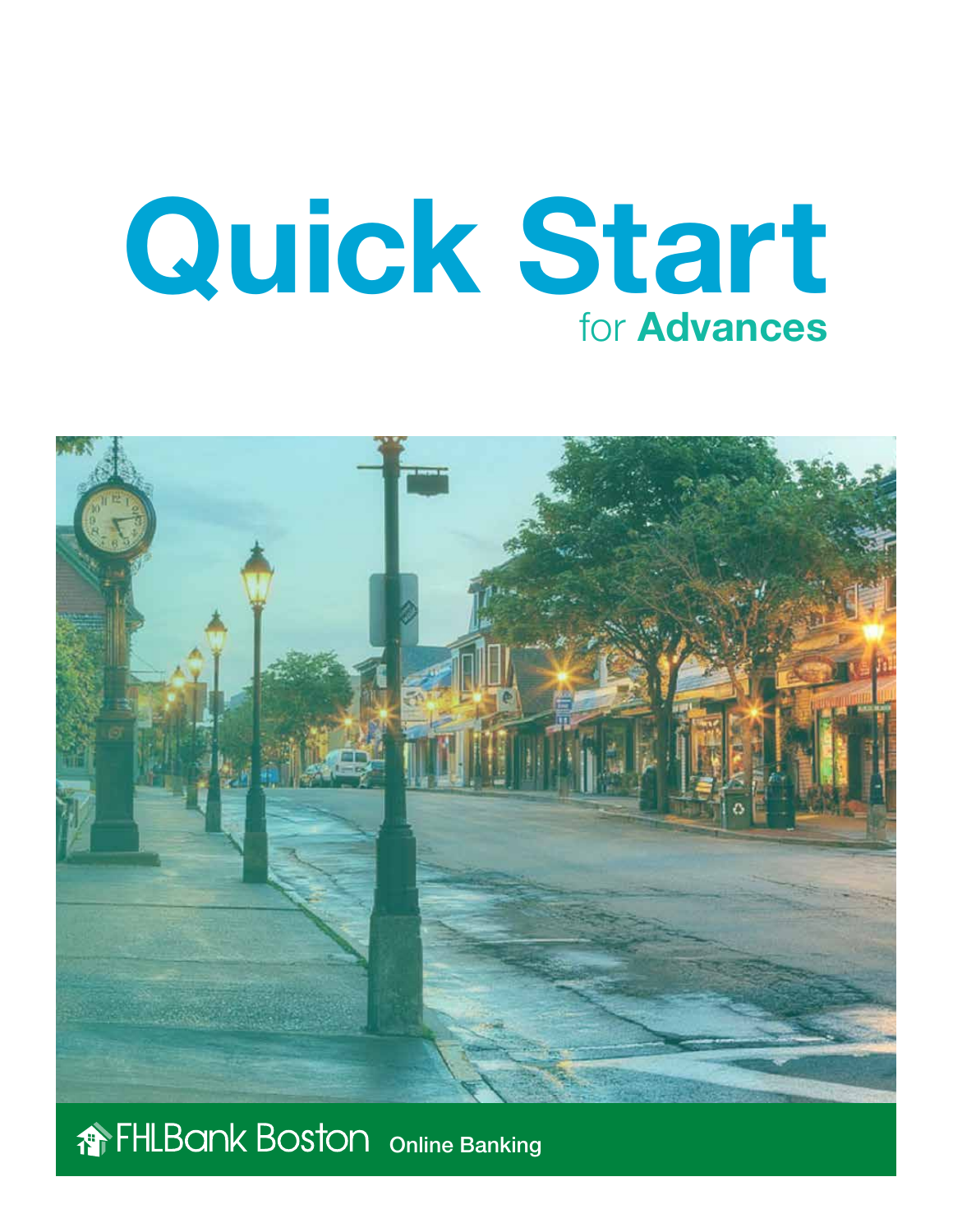

[Create an Advance](#page-2-0) . . . . . . . . . 1

[View Advance List](#page-5-0) . . . . . . . . . 4

**合 FHLBank Boston** online Banking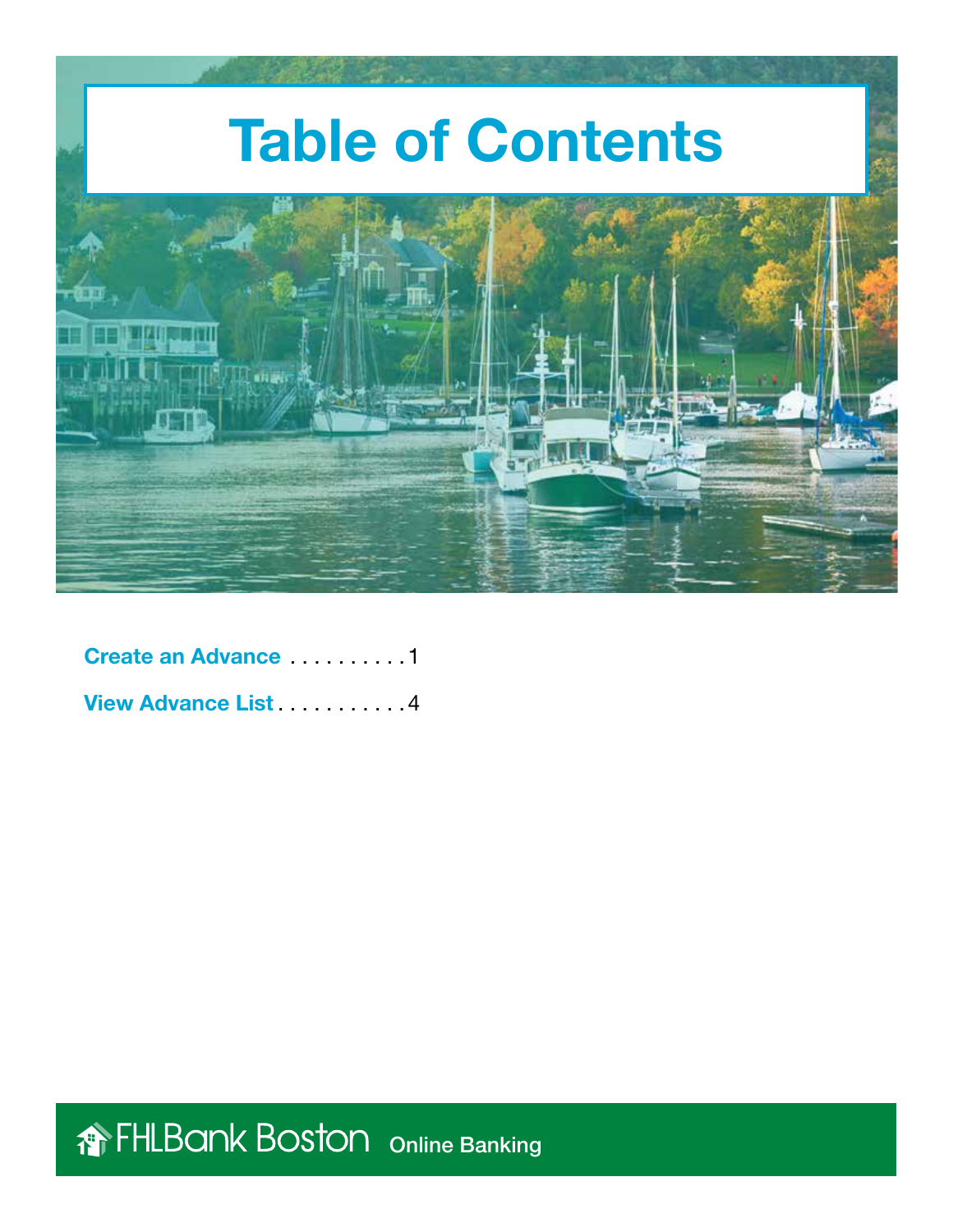## <span id="page-2-0"></span>STEP 1/7 Navigate to the Create New Advance Page

• Once logged in, scroll to the left-hand navigation, click on the "Advances" icon, and select "Create New Advance" from the drop-down menu.

Navigation Tip: Hover over each icon to see the options or click on the button to expand the menu view.



# **STEP 2/7** Select an Advance Type

- On the "Create New Advance" page, the system defaults to the Daily Cash Manager, our overnight product, under the "Short Term" tab.
- To select a different product, select "Short Term," "Long Term," "Amortizing," or "Specials" on the left side of the screen under "Rates."

Note: The "Specials" option will only appear when specials are available. The Daily Cash Manager defaults to a same day disbursement and all other products default to a next business day disbursement.

## **STEP 3/7** Select a Term

- In the left side rate table, **click on a rate** under the "Reg.," "CDA," "CDA Extra," or "NEF" column to select a term.
- Note: Approved housing projects are required for CDA, CDA Extra, and NEF products.

| Term      | Reg   | CDA      | <b>CDA</b><br><b>Extra</b> | NEF     |  |
|-----------|-------|----------|----------------------------|---------|--|
| 7 yr      | 1.51  | 1.42     | 1:39                       | 1.49    |  |
| $1.25$ yr | 1.59. | 1.48     | 1.45                       | 1.57    |  |
| 1.50 yr   | 1.66  | T, 51    | 1.48                       | 1.64    |  |
| 1.75 yr   | 1.74  | 1.55     | 1.52                       | 1.72    |  |
| 2yr       | 1:81. | 1.59     | 1.56                       | 7.79    |  |
| 2:25 yr   | 1.85  | $1.63 -$ | 1.58                       | $-1.83$ |  |
| 2.50 yr   | 188   | 1.66     | 1.62                       | 1.86    |  |

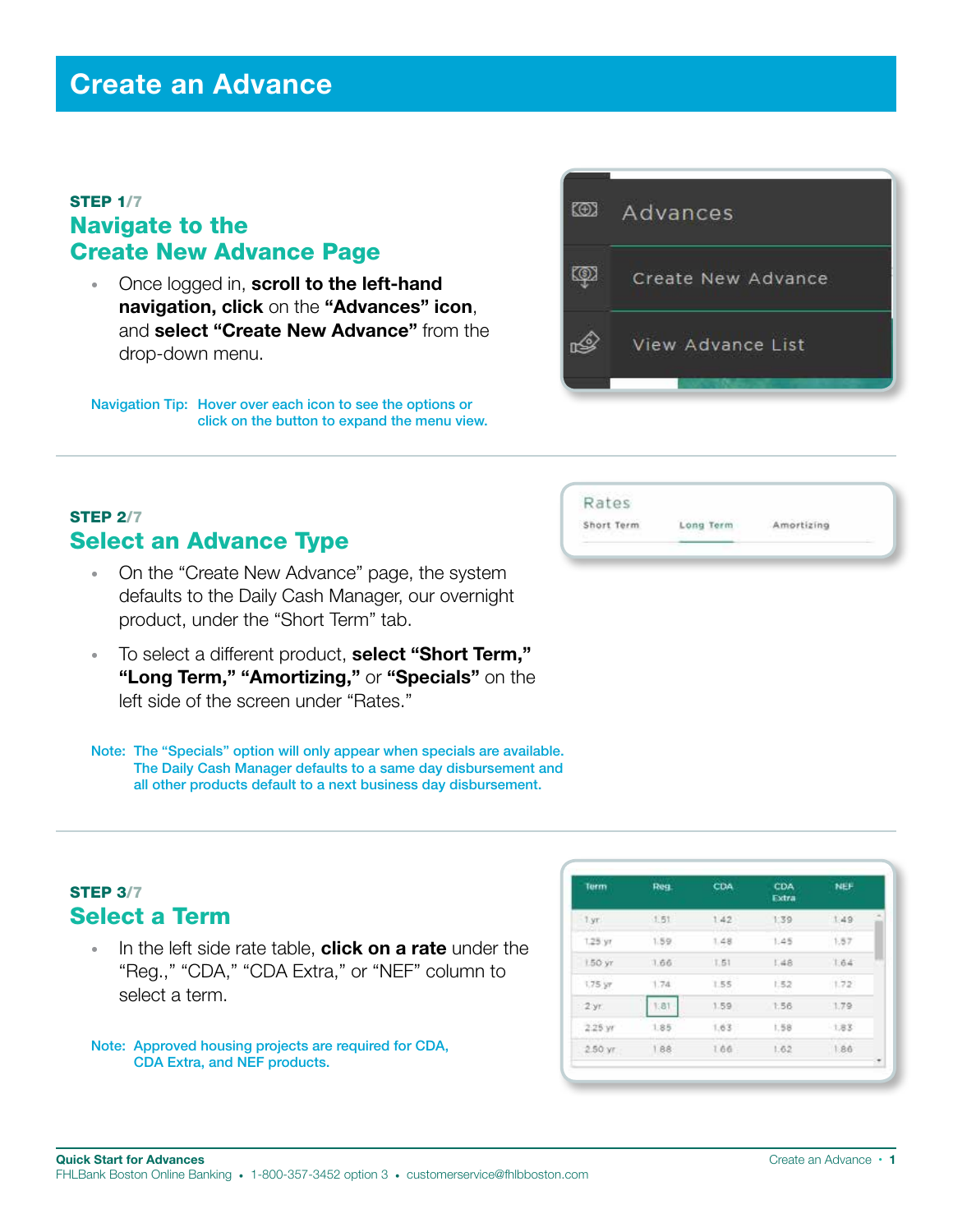### STEP 4/7 View Selections

• After you select a rate and term from the rate table, the right side of the screen will *automatically populate* with the advance type name, rate, term selected, and corresponding disburse and maturity dates.

| Advance Type     |                 |
|------------------|-----------------|
| LONG TERM - REG. |                 |
| Rate             | Term            |
| 1.81             | 2yr             |
| Disburse Date    | Maturity Date   |
| 09/21/2017       | 09/23/2019<br>w |

## **STEP 5/7** Enter the Advance Amount

- **Enter your advance amount** in the box.
- Tip: Your real-time "Available Collateral Margin" and "Excess Capital Stock" balances are noted on the left side under the rates table.

| <b>Advance Amount</b>                   |  |
|-----------------------------------------|--|
| \$5,000,000.00<br>とこく ショック こうかい コンピックスト |  |

# **STEP 6/7** Enter Wire Instructions (Optional) & Submit

- "Wire Out." • To indicate if you would like to wire the advance amount to your institution's "Template 1" at the time of the advance, select "Yes" or "No" under
- If yes, enter an amount equal to or less than the amount of the advance being taken.
- After all the advance request fields have been populated, click "Continue."

| Wire Out                            | Wire Out Amount |  |  |  |
|-------------------------------------|-----------------|--|--|--|
| $\bullet$ Yes $\bigcirc$ No         | \$5,000,000.00  |  |  |  |
| Wire Instructions <sup>0</sup>      |                 |  |  |  |
| ひとうせんしょう ようけん シーン・ソース<br>Template 1 |                 |  |  |  |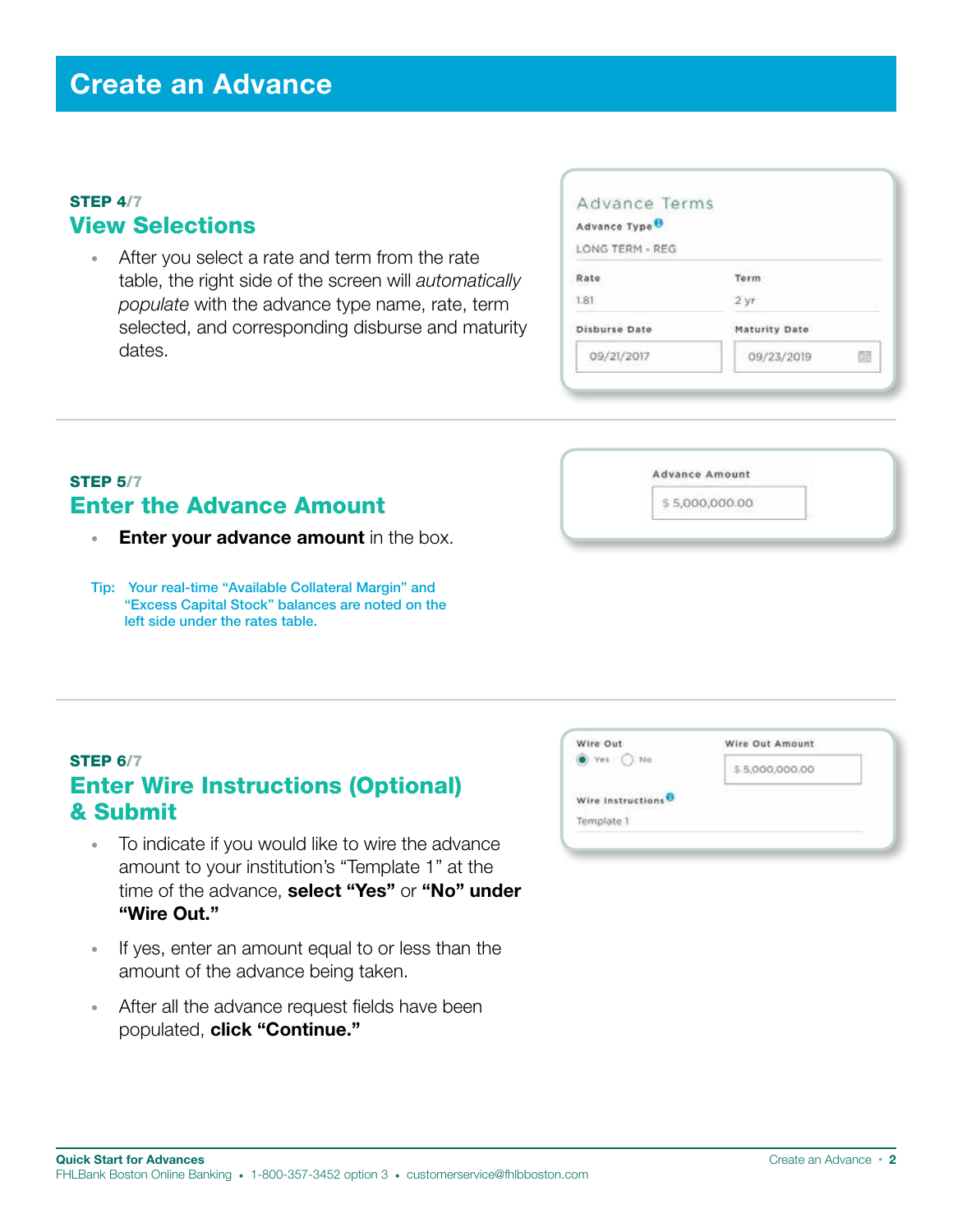## STEP 7/7 Review and Submit

- Review the preview details of your advance request for accuracy. The rate may have changed from the time you started the advance and the time you get to the preview page. If a capital stock purchase is required, an indication of the requirement will be reflected on the preview page.
- Your rate on the preview page is valid for 60 seconds.
	- If the transaction details are correct, **click "Submit."** 
		- You will see a confirmation that your transaction has been received with an advance requested number reflected.
		- From here, you may create a new advance or view your advance list.

Note: If you click "Submit" after the 60 seconds has elapsed, you will be brought back to the Create New Advance page.

- If the transaction details are not correct, or if you do not wish to accept the rate displayed or capital stock indication, **click "Back"** to make changes.
	- The rate may have changed during this time.
	- The Capital Stock number is an indication only and may be different depending upon other activity pending on your account.

Note: We are aware of some on-screen inconsistencies when using the "Back" button. Please refresh your browser or hover over the left-hand navigation bar to view your navigation options.

| This rate is wild for 60 seconds. Please submit to initiate the advance. |                                                    |               |
|--------------------------------------------------------------------------|----------------------------------------------------|---------------|
| Advance Preview                                                          |                                                    |               |
| <b>MONOGRAPH</b><br>Advance Type<br>1940. DE 4                           | SASKA KINDOLEN MARTIN<br>LONG TERM - REC<br>フォリウイオ |               |
| Attracce Amount<br>ng Sul                                                | 15.000.000.00<br>1968-1979 To No                   |               |
| Final Bate<br><b>CALL FREQUE 200</b>                                     | <b>188</b><br>.                                    |               |
| 280m                                                                     | zylp.                                              |               |
| Disburse Date<br>-------                                                 | 09/22/2017                                         |               |
| Maturity Date                                                            | 09/23/2018                                         |               |
| <b>Disburse To Account</b>                                               | 01214567                                           |               |
| <b>MARINE AREA</b><br>Wire Out.                                          | $\eta_{\rm{IR}}$                                   |               |
| AND CONTRACTOR CONTRACT<br>Wite Out Amount                               | Post convent<br>5,000,000,00                       |               |
| 민이 있었다. [ ], [ ]<br>Wira Illatructions                                   | Template 1                                         |               |
| Back                                                                     |                                                    | <b>Submit</b> |